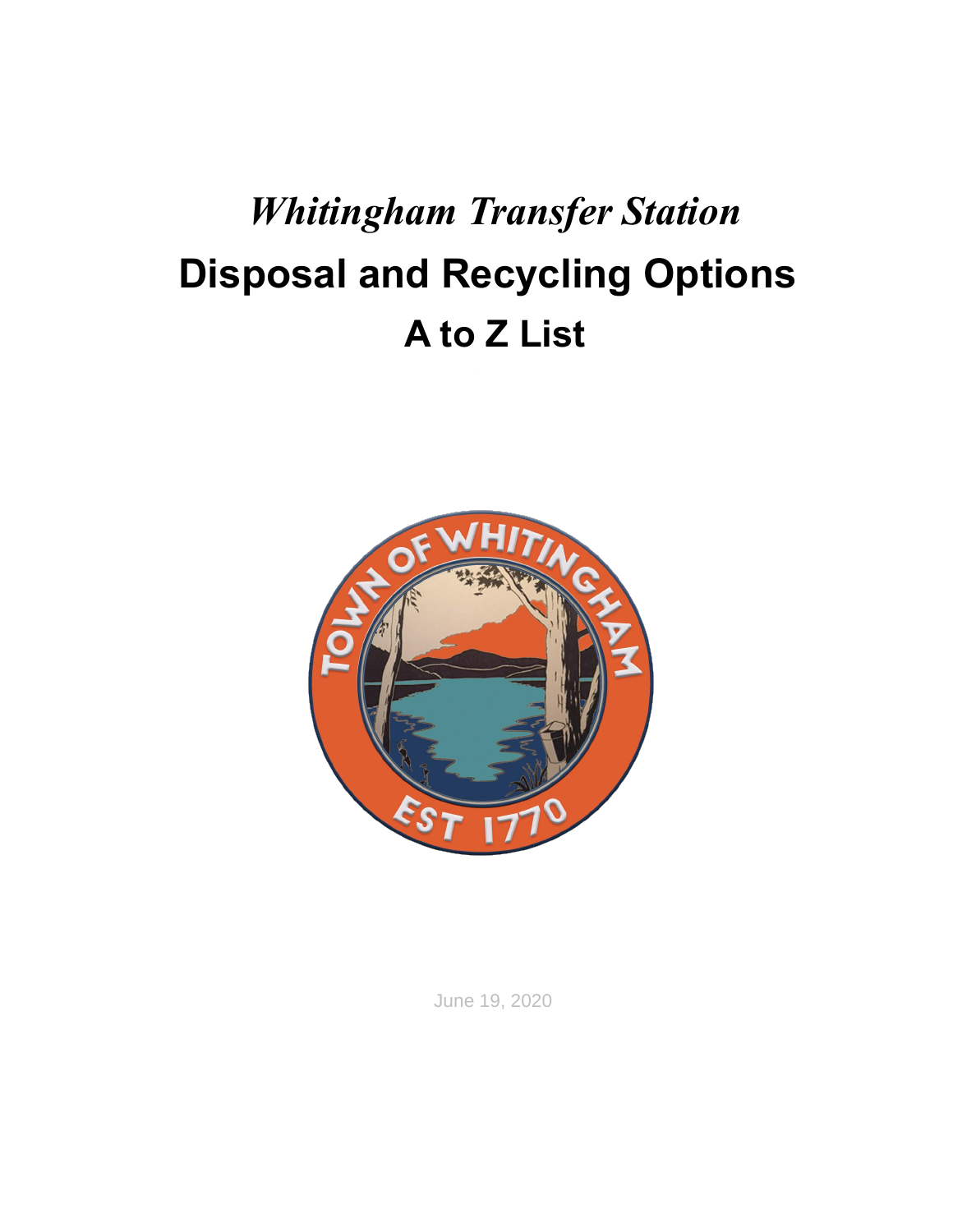For pricing refer to our **[Permit and Use Fees schedule](http://www.whitinghamvt.org/sites/default/files/Permit%20and%20Use%20Fees%20new%202020.pdf)**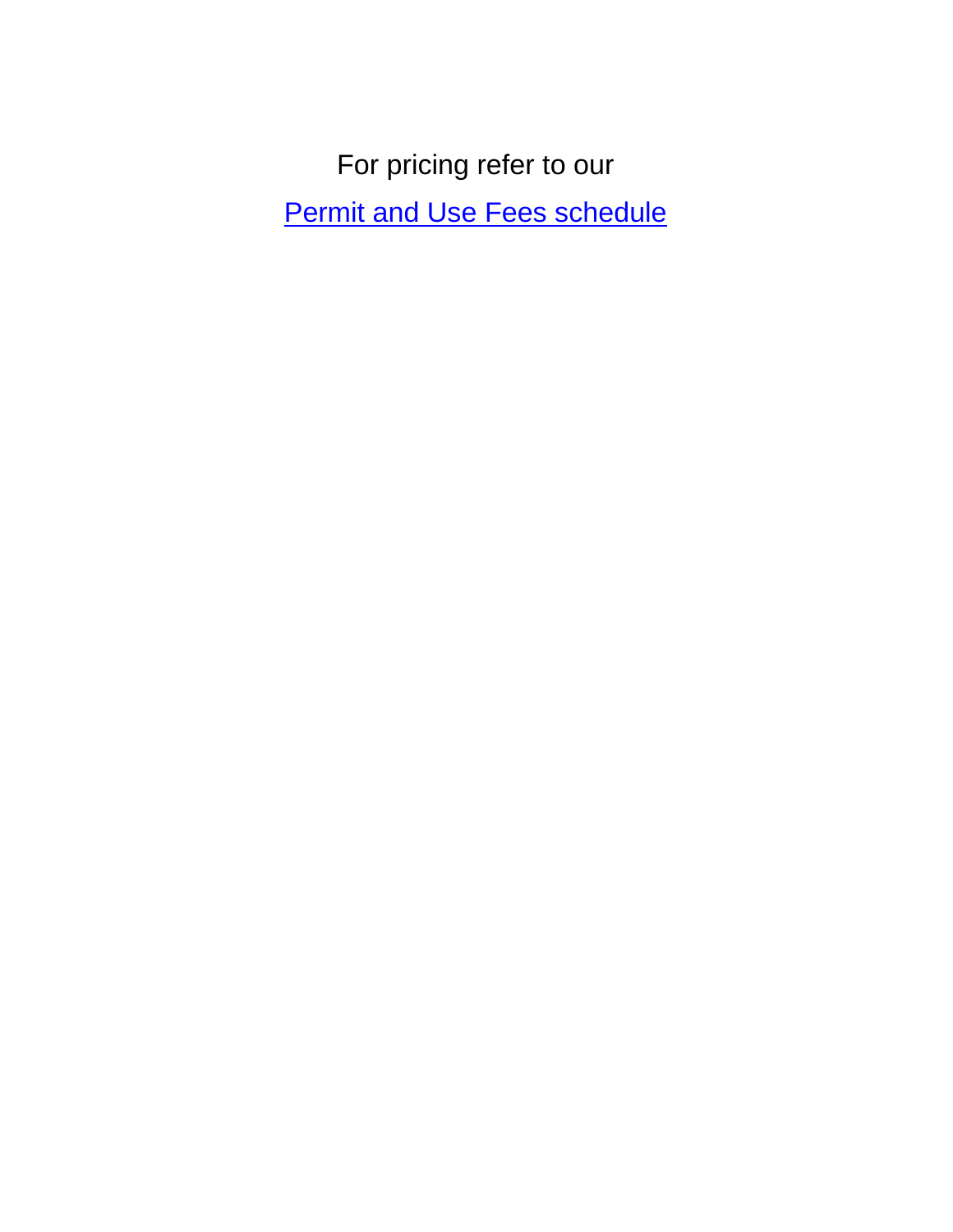## **Disposal and Recycling Options ~ A to Z List**

**Acid:** accepted at Household Hazardous Waste collection events.

**Adhesives:** accepted at Household Hazardous Waste collection events.

**Aerosol Containers:** Never recycle or dispose aerosol cans unless they are empty and nonhazardous. Aerosol cans contain liquid or gas propellant, packed under pressure. Full or partially full cans may explode if crushed, punctured or exposed to heat.

Empty non-hazardous aerosol cans, such as those containing health and beauty products, food products and laundry products, can be recycled with other aluminum cans. Do **NOT** puncture, pierce, flatten or removal nozzle prior to recycling.

Empty hazardous aerosol cans, such as those containing paints, automotive sprays, cleaning products, pesticides and lubricants may be disposed of in the trash. Do not puncture, pierce, flatten or removal nozzle prior to disposal.

If the aerosol can is **NOT** empty and contains hazardous materials, consider using the remaining product, give it to someone who could use it, or bring it to a Household [Hazardous Waste](http://www.windhamsolidwaste.org/index.php/hazardous-waste/collection-dates-locations)  [collection event.](http://www.windhamsolidwaste.org/index.php/hazardous-waste/collection-dates-locations)

**Air Fresheners:** accepted at Household Hazardous Waste collection events.

**Alkaline Batteries:** come in various sizes such as AA, AAA, C, D and 9-volt and are accepted for recycling at the Whitingham Transfer Station.

**Aluminum Cans/Pans/Foil:** accepted for recycling at Whitingham Transfer Station. Redemption cans (and bottles) also collected in the Lions Club shed at the Transfer Station.

**Aluminum Siding:** cannot be placed in our recycling containers, it would go into the C&D waste container.

**Ammonia:** accepted at Household Hazardous Waste collection events.

**Ammunition:** not accepted at Whitingham Transfer Station and cannot be thrown in trash; contact local firearms dealers or [Vermont State Police](http://www.vsp.vermont.gov/) for disposal options.

**Answering Machines:** accepted for e-cycling at Whitingham Transfer Station.

**Ant Poison:** accepted at Household Hazardous Waste collection events.

**Antifreeze:** accepted at Household Hazardous Waste collection events.

**Appliances:** accepted for recycling at Whitingham Transfer Station.

**Asbestos:** accepted at Household Hazardous Waste collection events if properly bagged.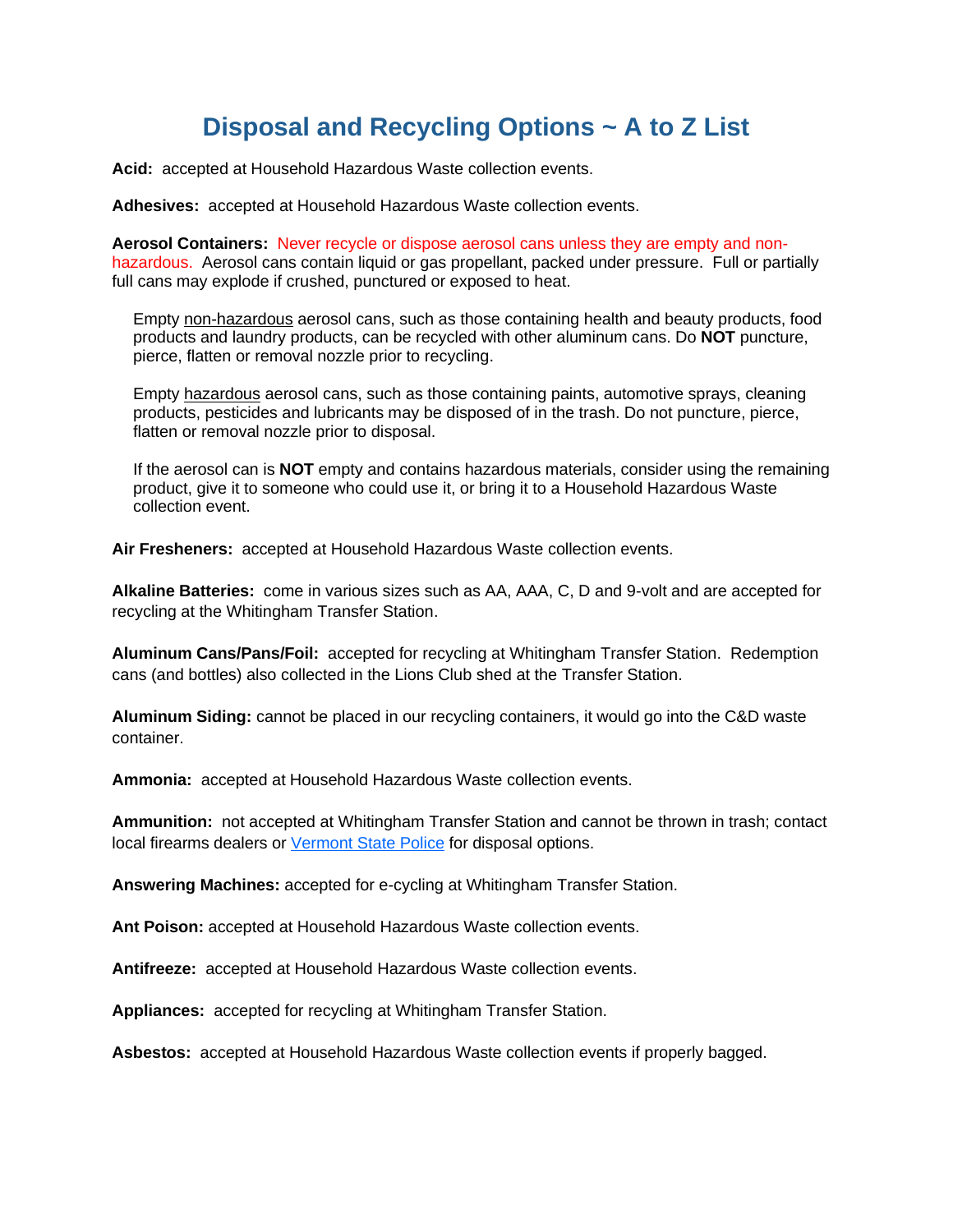**Asphalt:** asphalt (from driveways, etc.) can be recycled at the following locations: [O'Brien Paving, Inc.,](http://obrienpaving.net/) Jamaica, VT (802) 874-7250 [Myers Recycling Center,](http://www.theredcanfamily.com/MyersBrochure_PROOF.pdf) Colchester, VT (802) 655-4312 [Wilk Paving, Inc.,](http://www.wilkpaving.com/) Center Rutland, VT (800) 639-627[0](http://www.wilkpaving.com/) [Pike Industries,](http://www.pikeindustries.com/) West Lebanon, NH (603) 298-8554 [Pike Industries,](http://www.pikeindustries.com/) Williston, VT (802) 658-0453

**Asphalt Shingles:** are currently not recyclable and should be placed in the C&D container at the Whitingham Transfer Station.

**Automobiles:** are **NOT** accepted at Whitingham Transfer Station. Many charitable organizations in Vermont accept automobiles in running or repairable condition. Most of these organizations also accepts trucks, vans, motorcycles, RVs and boats. Non-repairable automobiles can be recycled through some scrap metal recyclers. Check your local business listings under "scrap metal," "automobile salvage," or "junk dealers."

**Bags (paper):** can be recycled with paper products at the Whitingham Transfer Station.

**Bags (plastic):** plastic bags can **NOT** be placed in the recycling container. Please check with your local grocery stores and Wal-Mart for recycling programs. Plastic bags can be reused, otherwise please dispose of plastic bags with your household trash.

**Bakeware (Baking Pans/Trays and Pyrex):** bakeware can **NOT** be placed in the recycling container. If bakeware is in good useable condition, it may be donated to a local reuse/resale shop. If bakeware is not in good usable condition, please dispose of it with your household trash.

**Barbeque Grills:** if the Barbeque Grill is in good useable condition, it may be donated to a local reuse/resale shop. Barbeque Grills that are NOT in good useable condition are accepted in the metals container at the Whitingham Transfer Station.

**Bathtubs (cast iron or other metal):** are accepted for recycling in the metals bin at the Whitingham Transfer Station.

**Bathtubs (fiberglass or plastic):** are accepted as waste in the C&D container at the Whitingham Transfer Station.

**Batteries (Alkaline, Button, Cellphone, Nickel-cadmium, Non-consumer Mercuric Oxide, Small Sealed Lead-Acid, Rechargeable,):** are accepted for recycling at the Whitingham Transfer Station.

**Batteries (Automobile):** should be returned to the store where purchased, to WW Building Supply in Wilmington or brought to a Household Hazardous Waste collection event.

**Bicycles:** if the bicycle is in good useable condition consider donating it to your local non-profit reuse store or try [freecycle.org.](https://www.freecycle.org/) If the bicycle is not in useable condition, it can be recycled in the metals container at the Whitingham Transfer Station if the tires are removed.

**Bleach:** accepted at Household Hazardous Waste collection events.

**Blueprint Paper:** is **NOT** recyclable. Please dispose of blueprint paper with your trash.

**Boilers:** are accepted for metals recycling at the Whitingham Transfer Station.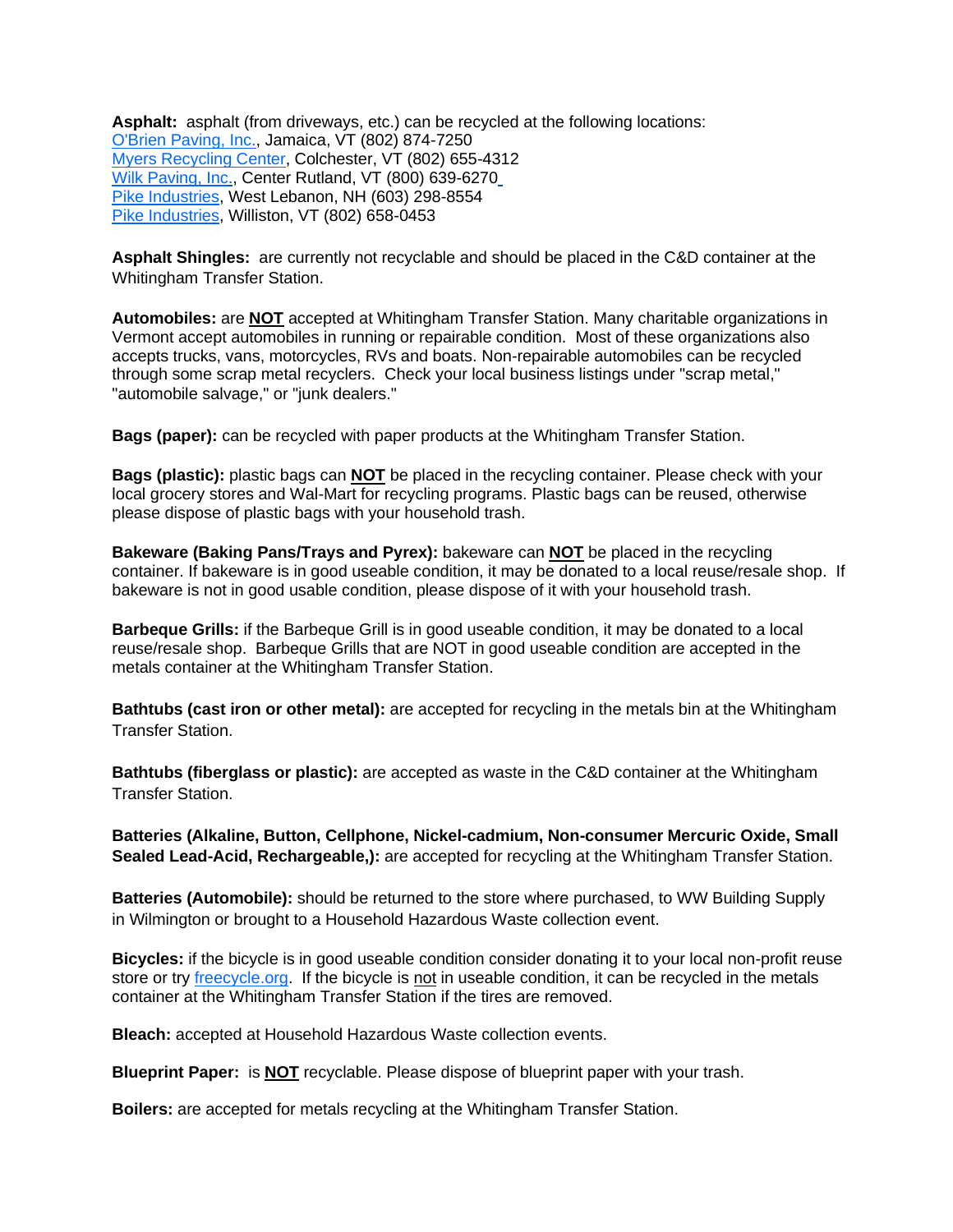**Books:** can donated to a charitable foundation such as Twice Blessed in Dover or the like.

**Books (Hardcover):** can **NOT** be placed in the paper recycling container. Hardcovered books are only recyclable if the covers and spines are removed, otherwise they must be placed in your trash.

**Books (Paperback):** can be recycled in the paper container at the Whitingham Transfer Station.

**Boxboard:** such as cereal or shoe boxes are recyclable in the paper container at the Whitingham Transfer Station.

**Box Springs:** accepted as trash at the Whitingham Transfer Station.

**Brake Fluid:** accepted at Household Hazardous Waste collection events.

**Bricks:** are accepted as trash in the C&D container at the Whitingham Transfer Station. Clean bricks can be left in the Swap Shed for reuse.

**Brita Water Filters:** can be recycled through the Brita program at: [www.brita.com/recycling-filters/.](http://www.brita.com/recycling-filters/)

**Broken Glass:** is **NOT** recyclable. Please be careful when disposing of your broken glass with your household trash. Try to pad the glass to decrease the chance of accidental cuts.

**Bubble Wrap:** can **NOT** be placed in the recycling container. Bubble wrap can be reused, otherwise please dispose of bubble wrap with your household trash.

**Buckets (Plastic):** if the plastic is labeled with a number 1 through 7 it can be recycled at the Whitingham Transfer Station. If it has no number, it is not recyclable. Please dispose of your unnumbered plastic bucket with your household trash.

**Button Batteries:** are accepted for recycling at the Whitingham Transfer Station.

**Car Cleaners & Car Wax:** accepted at Household Hazardous Waste collection events.

**Carbon Monoxide Detector:** are not recyclable. Please dispose of your Carbon Monoxide Detectors with your household trash. Carbon Monoxide Detectors do not contain hazardous materials.

**Cardboard:** accepted for recycling at Whitingham Transfer Station.

**Cardboard Drink Containers:** (i.e. milk and orange juice containers) are not recyclable and should be disposed of with your household trash.

**Cassette Players:** accepted for recycling as E-Waste at Whitingham Transfer Station.

**Cassette Tapes:** are not recyclable. Please donate your cassette tapes to a charitable foundation such as Twice Blessed in Dover or the like. Otherwise cassette tapes should be disposed of with your household trash.

**Cell Phones:** accepted for recycling at Whitingham Transfer Station.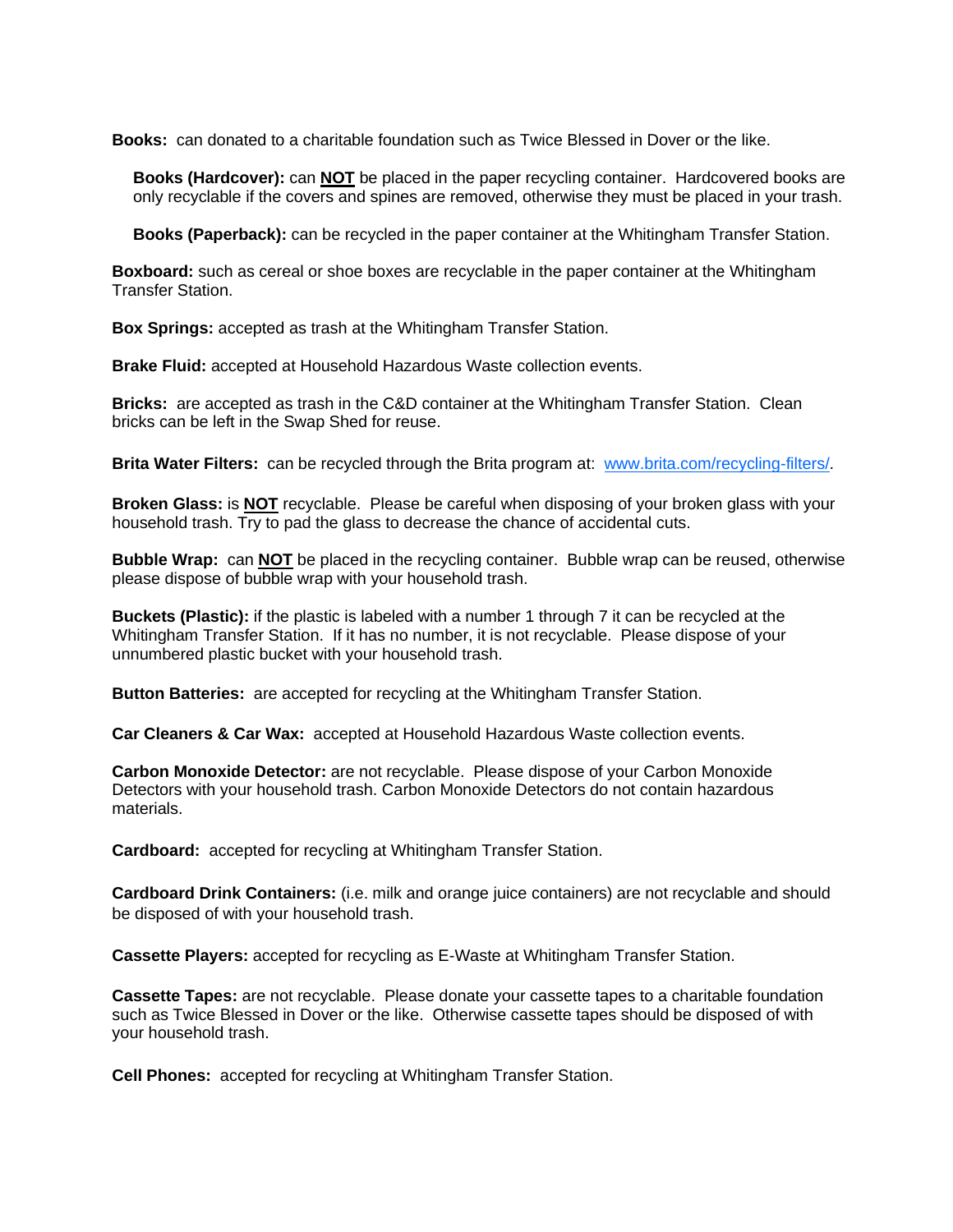**Clean Wood:** should be donated and not disposed of, donations can be made to Habitat for Humanity in Manchester or Springfield, VT. Clean wood is accepted at Whitingham Transfer Station.

## **Clothes Hangers:**

**Metal** clothes hangers can **NOT** be placed in the recycling containers. If the clothes hangers are in good useable condition, try giving them away on [freecycle.org.](https://www.freecycle.org/) The Whitingham Transfer Station accepts metal hangers as scrap metal.

**Plastic** clothes hangers can **NOT** be placed in the recycling drop-off containers. If the plastic clothes hangers are in good useable condition, try giving them away on [freecycle.org](https://www.freecycle.org/) or consider donating them to your local non-profit reuse store. Otherwise, please dispose of your plastic clothes hangers with your household trash.

**Clothing:** accepted at Whitingham Transfer Station in textile box. Clothing donations can also be made at Twice Blessed, 45 VT Route 100, West Dover, VT or to the Jacksonville Community Church twice annually, or other thrift stores.

**Computers & Peripherals:** accepted for recycling as E-Waste at Whitingham Transfer Station.

**Construction & Demolition Debris:** accepted at Whitingham Transfer Station.

**Cooking Oil:** is not accepted at the Whitingham Transfer Station and should NOT be poured down the drain.

Commerical Volumes: The following businesses accept commercial quantities of used cooking oil and grease for recycling. Call each business directly for fees and details.

- Baker Commodities Williston, VT 802-659-0721
- Amenico Pittsfield NH 603-228-3611
- EnviroTek, USA Billerica, MA 1-800-405-9983
- White Mountain Biodiesel, LLC North Haverhill, NH 603-728-7351
- Nava Bio-Energy Ltd Brookfield, VT 802-272-4879
- Black Bear Biodiesel Plainfield, VT 802-999-2380

Fees vary for disposal options; please contact the companies directly for a quote.

Household Volumes: Small amounts of cooking oil may be safely disposed of in the trash when cool.

**Corrosives:** accepted at Household Hazardous Waste collection events.

**Creosote:** accepted at Household Hazardous Waste collection events.

**Dehumidifiers:** are accepted at the Whitingham Transfer Station for metals recycling.

**Dioxins:** accepted at Household Hazardous Waste collection events.

**Disinfectants:** accepted at Household Hazardous Waste collection events.

**Drain Cleaner:** accepted at Household Hazardous Waste collection events.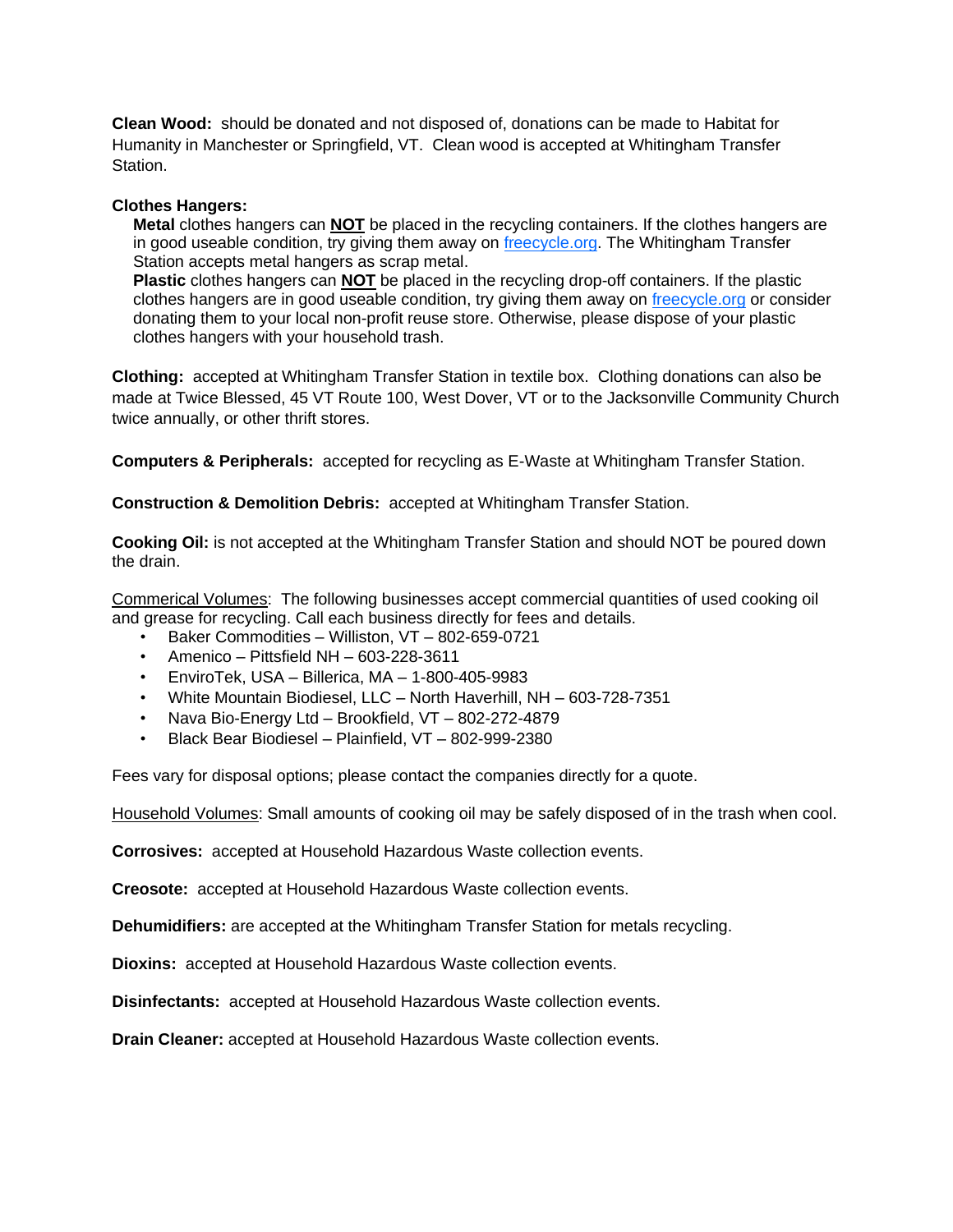**Drywall:** full sheets of clean drywall should be used and not disposed of, donations can be made to Habitat for Humanity in Manchester or Springfield, VT. Clean scraps and used drywall are currently not recyclable and should be placed in the C&D container at the Whitingham Transfer Station.

**Electronics:** such as CD Players, boom-boxes, game consoles, stereo equipment, answering machines as the like are accepted for recycling as E-Waste at the Whitingham Transfer Station.

**Engine Degreaser:** accepted at Household Hazardous Waste collection events.

**Envelopes (Padded):** are not recyclable. Please reuse or dispose of your padded envelopes with your household trash.

**Envelopes (Tyvek):** are **NOT** recyclable at the Whitingham Transfer Station. They can be recycled through a program by Dupont. For more information please call (800) 448-9835 or visit the [Dupont](http://www2.dupont.com/Tyvek/en_US/sales_support/recycling.html) website. Otherwise, please dispose of your Tyvek envelopes with your household trash.

**Explosives & Fireworks:** not accepted at Whitingham Transfer Station and should not be thrown in the trash; contact [Vermont State Police](http://www.vsp.vermont.gov/) for disposal options.

**Fertilizers:** accepted at Household Hazardous Waste collection events.

**Flares:** not accepted at the Whitingham Transfer Station and should not be thrown in the trash, contact [Vermont State Police](http://www.vsp.vermont.gov/) for disposal options.

**Flea Killer:** accepted at Household Hazardous Waste collection events.

**Fluorescent Light Bulbs, Lamps and Tubes; Compact Fluorescent Lights (CFLs) (mercury containing):** are accepted for recycling at the Whitingham Transfer Station.

**Food for Donation:** non-perishables are accepted at the Deerfield Valley Food Pantry, 7 Church Street, Wilmington, VT.

**Food Scraps (food residuals):** can be composted at home or brought to Whitingham Transfer Station for composting.

**Freezer Packs:** are not recyclable. Please dispose of your freezer packs with your household trash.

**Frozen Concentrate Juice Containers:** are not recyclable. Please dispose of the container with your household trash.

**Fungicides:** accepted at Household Hazardous Waste collection events.

**Furniture:** can donated to a charitable foundation such as Twice Blessed in Dover if in good condition. If not reusable, furniture can go in the C&D box.

**Furniture Polish:** accepted at Household Hazardous Waste collection events.

**Gasoline/Dry Gas:** accepted at Household Hazardous Waste collection events.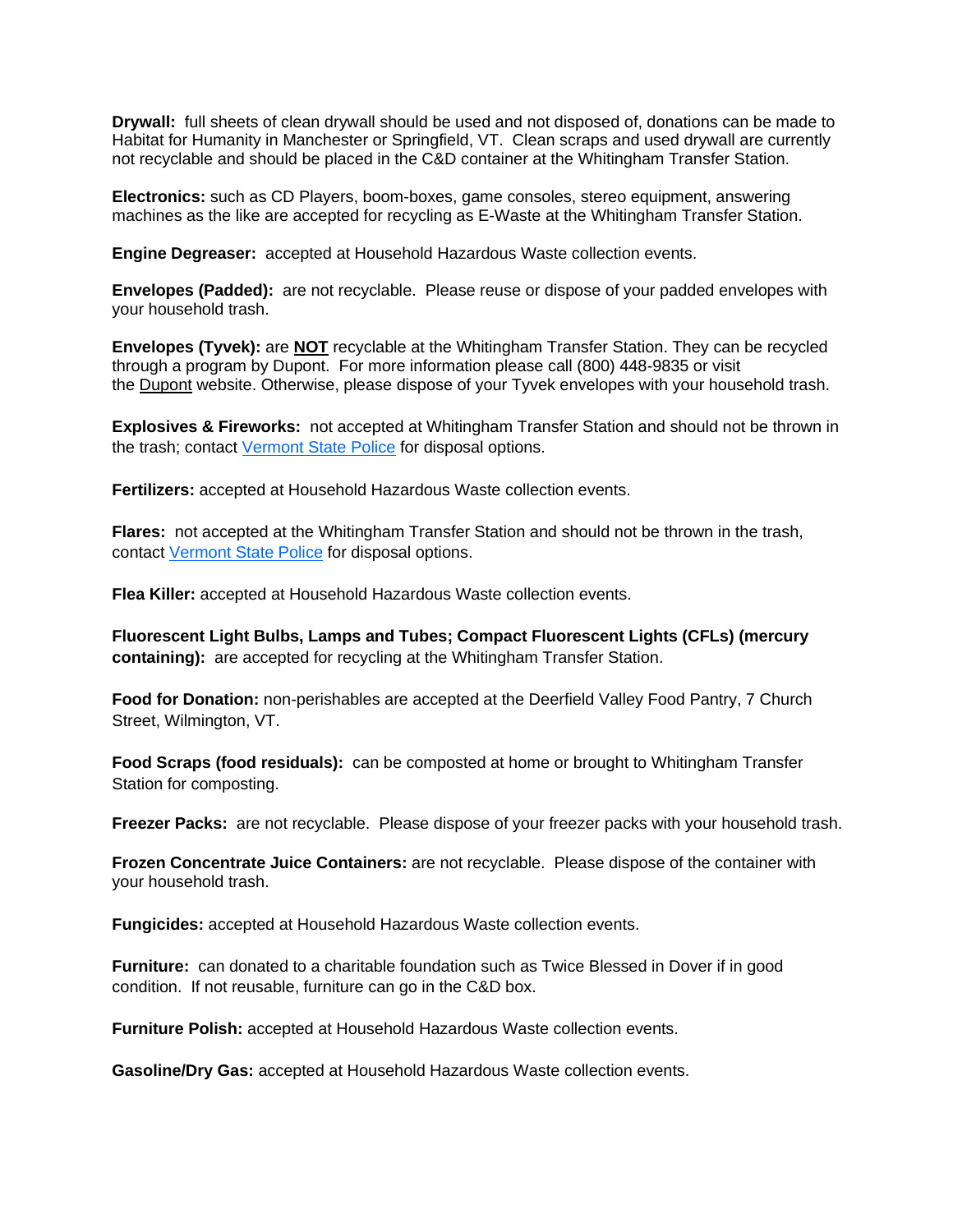**Glass (containers):** accepted for recycling at Whitingham Transfer Station and at redemption centers for deposit bottles.

**Glass (from a picture):** is not recyclable. Please dispose of your picture glass with your household trash.

**Glass (from a window):** is not recyclable. Please dispose of in the C&D container at the Whitingham Transfer Station.

**Herbicides:** accepted at Household Hazardous Waste collection events.

**Household Items:** Donations can also be made at Twice Blessed, 45 VT Route 100, West Dover, VT or to the Jacksonville Community Church twice annually.

**Household Hazardous Waste (includes any household products labeled "caution, toxic, danger, hazard, warning, poisonous, reactive, corrosive, or flammable"):** special collection events will be held at the Whitingham Transfer Station.

**Infectious Waste:** not accepted at the Whitingham Transfer Station.

**Insect Spray:** accepted at Household Hazardous Waste collection events.

**Juice Boxes:** are not recyclable. Please dispose of your juice boxes with your household trash.

**Kerosene:** accepted at Household Hazardous Waste collection events.

**Keurig (K) Cups:** can be recycled through Grounds to Grow On: [www.groundstogrowon.com.](http://www.groundstogrowon.com/)

**Latex Paint:** return to the store where purchased or accepted at Household Hazardous Waste collection events.

**Lead Acid Batteries:** should be returned to the store where purchased, to WW Building Supply in Wilmington or brought to a Household Hazardous Waste collection event.

**Leaf & Yard Debris:** can be composted at home or brought to Whitingham Transfer Station for composting.

**LED Bulbs:** accepted for recycling at the Whitingham Transfer Station.

**Lighter Fluid:** accepted at Household Hazardous Waste collection events.

**Mattresses:** accepted at Whitingham Transfer Station.

**Medical Waste:** Place **sharps** in an empty, rigid plastic container, such as a laundry detergent bottle. Tape the bottle's cap shut with strong tape. Firmly attach a "Do Not Recycle" label to the bottle. Dispose of bottle in the trash.

**Mercury Containing Products:** accepted for recycling at Whitingham Transfer Station.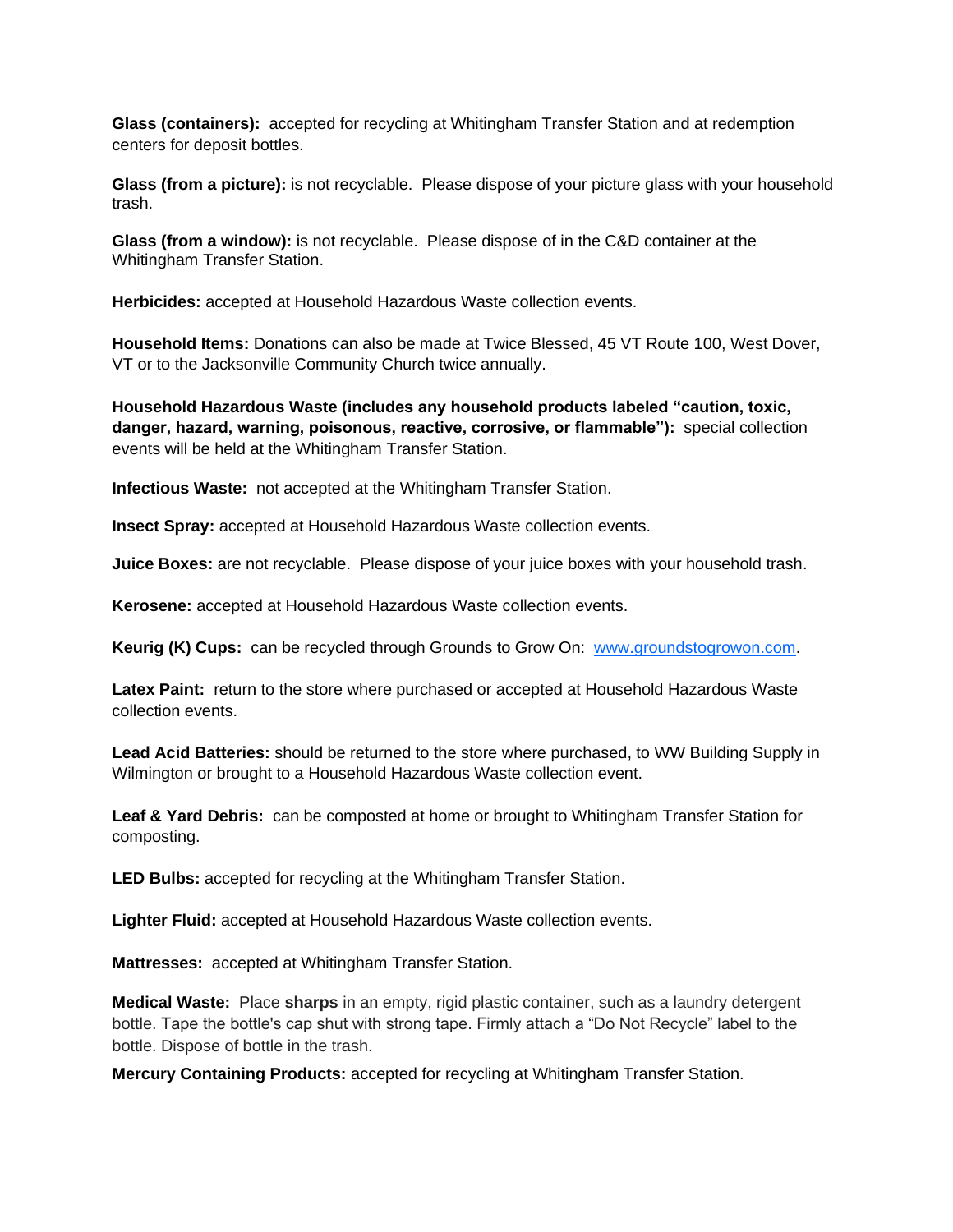**Metal Polish:** accepted at Household Hazardous Waste collection events.

**Microwaves:** accepted for recycling as metals at Whitingham Transfer Station.

**Mothballs:** accepted at Household Hazardous Waste collection events.

**Motor Oil & Filters:** used motor oil can be brought to the Whitingham Highway Garage. Used oil filters can be brought to most auto garages and auto parts stores that sell oil.

**Muriatic Acid:** accepted at Household Hazardous Waste collection events.

**Nail Polish/Remover:** accepted at Household Hazardous Waste collection events.

## **Nickel-cadmium**

**No-Pest Strips:** accepted at Household Hazardous Waste collection events.

**Oil (waste):** used motor oil can be brought to the Whitingham Highway Garage. Used oil filters can be brought to most auto garages and auto parts stores that sell oil.

**Oil Based Paint:** return to the store where purchased or accepted at Household Hazardous Waste collection events.

**Oven Cleaner:** accepted at Household Hazardous Waste collection events.

**Packing Peanuts:** are not recyclable. UPS on Old Ferry Road in Brattleboro will accept small amounts of packing peanuts. Please call UPS for more information. United Parcel Service (Brattleboro), 8 Obryan Dr, Brattleboro VT 05301 (800)742-5877 Otherwise, please dispose of your packing peanuts with your household trash.

**Paint (oil based and latex):** accepted for recycling at Whitingham Transfer Station through PaintCare program.

**Paint Thinner:** accepted at Household Hazardous Waste collection events.

**Paper (mixed paper and cardboard):** including newspapers (inserts too), junk mail (plastic wrap removed), mixed office paper, magazines, books without hard covers, envelopes (windows okay), phone books, corrugated cardboard, brown paper bags, box board (e.g. cereal boxes, pasta boxes, shoe boxes) is accepted for recycling at Whitingham Transfer Station.

**Paper (Non-Recyclable):** such as soiled or waxed cardboard, damp/wet paper, paper towels, paper plates, paper napkins, frozen food boxes and soiled pizza boxes are **NOT** recyclable. Non-recyclable paper can be composted. Otherwise, please dispose of your non-recyclable paper in your household trash.

**Paper (Shredded):** can be recycled at the Whitingham Transfer Station. Shredded paper must be placed in a paper bag (NOT plastic).

**Pesticides:** accepted at Household Hazardous Waste collection events.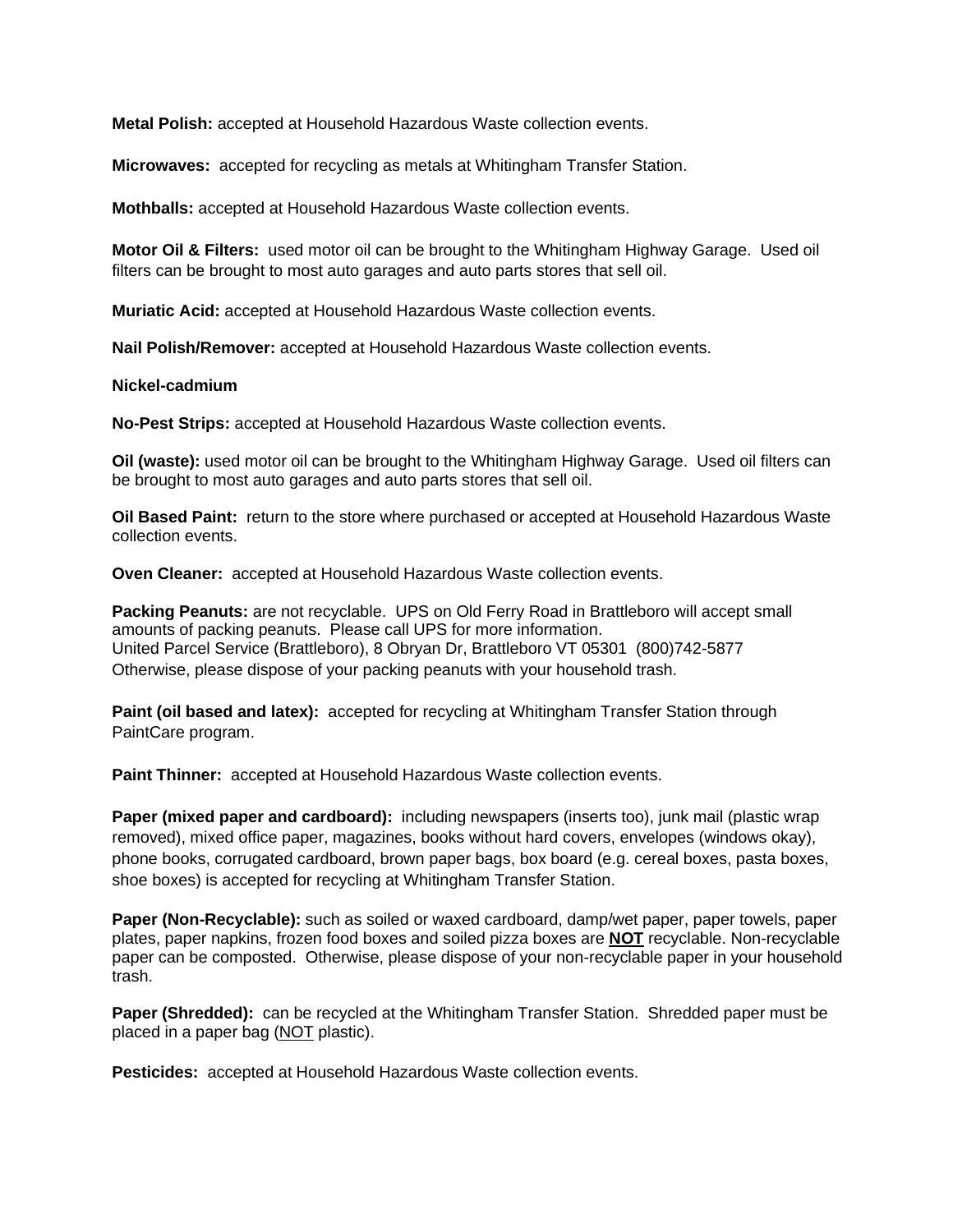**Pharmaceuticals:** accepted at the Wilmington Police Department lobby in the prescription collection box.

**Plastics:** numbered 1 through 7 accepted for recycling at Whitingham Transfer Station.

**Plexiglass:** is **NOT** recyclable. Please dispose of your plexiglass with your household trash.

**Prescription Medicines:** accepted at Wilmington Police Department lobby in the prescription collection box.

**Propane Tanks:** pressurized tanks which are empty, or which no longer work (propane, butane, oxygen, etc.) should be returned to retailer or manufacturer. Some retailers take your used tank when you buy a new one, even if the old one wasn't theirs. Swap grill tanks at department, grocery or convenience stores to save money on a new tank with the "over-fill protection" valve. The 1 lb. tanks can be exchanged at Wal-Mart stores. First Stop Convenience in Jacksonville will recycle your 20-pound propane tank. 1-pound empty propane tanks can be recycled at the Whitingham Transfer Station.

**Radios & Related Electronics:** accepted for recycling as E-Waste at Whitingham Transfer Station.

**Recyclables:** accepted at the Whitingham Transfer Station.

**Refrigerators & Air Conditioners:** accepted for recycling at Whitingham Transfer Station.

**Rodent Killer:** accepted at Household Hazardous Waste collection events.

**Sandwich Bags:** are not recyclable. Please dispose of your sandwich bags with your household trash.

**Scrap Metal:** accepted for recycling at Whitingham Transfer Station.

**Sealants:** accepted at Household Hazardous Waste collection events.

**Sharps (biohazard):** <http://dec.vermont.gov/content/safe-disposal-sharps>

**Shingles:** are currently not recyclable and should be placed in the C&D container at the Whitingham Transfer Station.

**Shoes:** accepted at Whitingham Transfer Station in textile box.

**Shredded Paper:** can be recycled at the Whitingham Transfer Station. Shredded paper must be placed in a paper bag (NOT plastic).

**Smoke Alarms/Detectors:** many smoke alarms contain a small amount of radioactive substances. Contact the company that makes the detector to learn about returns and recycling. [Curie](https://www.curieservices.com/smoke-alarm-recycling/)  [Environmental Services](https://www.curieservices.com/smoke-alarm-recycling/) in Albuquerque, NM recycles individual smoke alarms from individuals for a fee.